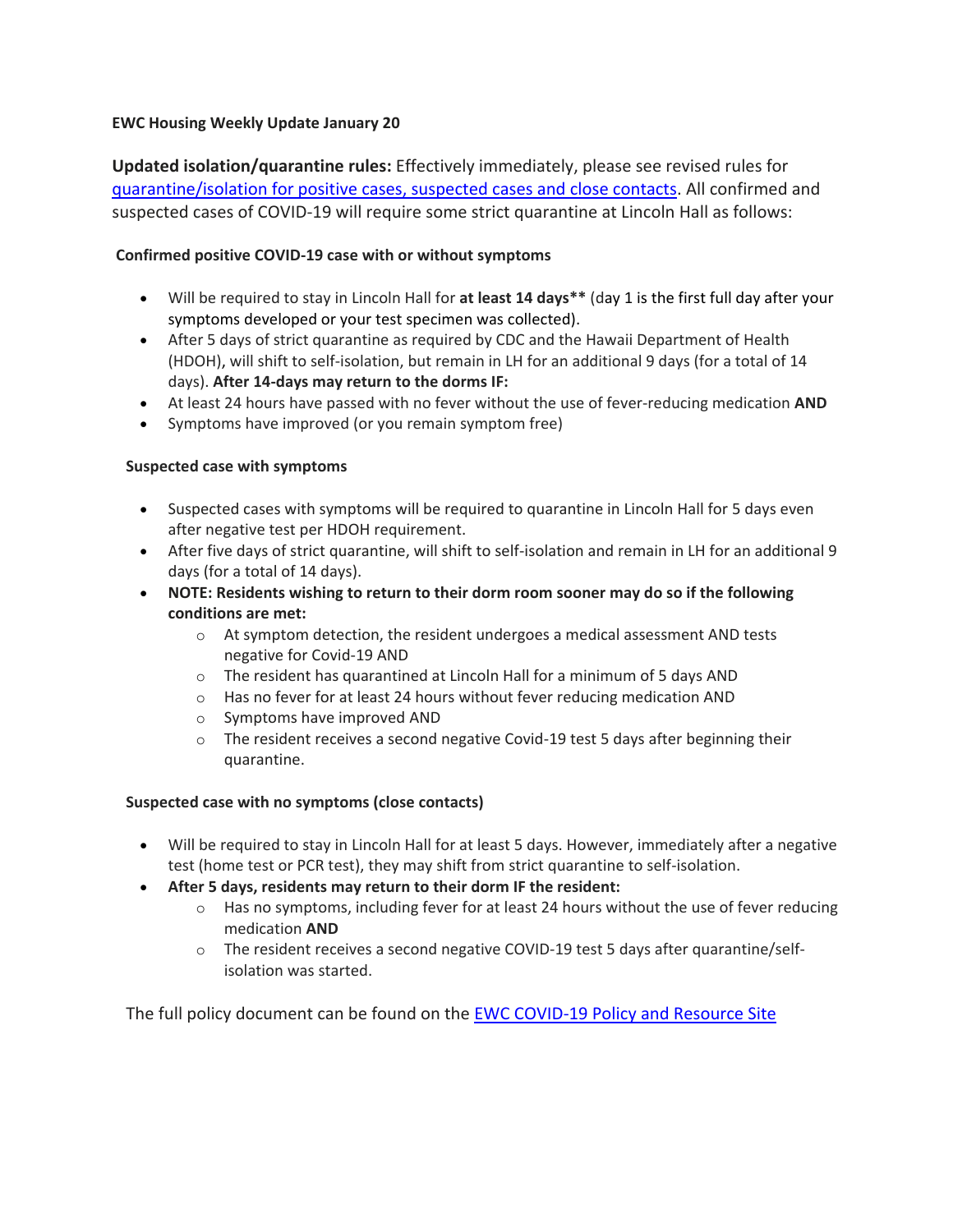*Friendly reminder***:** The EWC uses the terms "quarantine" and "self-isolation" differently from the HDOH and CDC. Please refer to the EWC's definitions as outlined in documents on the [EWC](https://urldefense.proofpoint.com/v2/url?u=https-3A__ewcparticipantinfo.org_covid-2D19_&d=DwMFaQ&c=euGZstcaTDllvimEN8b7jXrwqOf-v5A_CdpgnVfiiMM&r=sjCoHaVUe8_a1MXsziR411ri4sB3BX3q50L3el6sXMQ&m=mIMidbeGjatfAtugT0fsbuLKCUMNdHoDiq-ta1QiHx4&s=3oB0n5nQZkPGmtG0jnrrgqKLMMQmWMEdt9m0PXfauuc&e=)  [COVID-19 Policy and Resource Site](https://urldefense.proofpoint.com/v2/url?u=https-3A__ewcparticipantinfo.org_covid-2D19_&d=DwMFaQ&c=euGZstcaTDllvimEN8b7jXrwqOf-v5A_CdpgnVfiiMM&r=sjCoHaVUe8_a1MXsziR411ri4sB3BX3q50L3el6sXMQ&m=mIMidbeGjatfAtugT0fsbuLKCUMNdHoDiq-ta1QiHx4&s=3oB0n5nQZkPGmtG0jnrrgqKLMMQmWMEdt9m0PXfauuc&e=)**.**

**Free COVID-19 Testing for UH Students:** Free testing for UH students will continue until the end of February. Students who are concerned about exposure can avail themselves of this service. Those with symptoms should call University Health Services 808-956-8965 to be evaluated by a provider/ seek testing.

**Testing sites**: Through the end of February 2022, Clinical Labs of Hawaiʻi (CLH) has been contracted to provide **FREE** [PCR tests](https://urldefense.proofpoint.com/v2/url?u=https-3A__www.hawaii.edu_news_2021_08_19_free-2Dcovid-2D19-2Dtesting-2Dstudents-2Demployees_&d=DwMFaQ&c=euGZstcaTDllvimEN8b7jXrwqOf-v5A_CdpgnVfiiMM&r=sjCoHaVUe8_a1MXsziR411ri4sB3BX3q50L3el6sXMQ&m=mIMidbeGjatfAtugT0fsbuLKCUMNdHoDiq-ta1QiHx4&s=_tvjTjO-XgLpIzQL2iFd0duYAfUBRSybDyN8WBpc93s&e=) at 24 locations across the state. [Make an appointment](https://urldefense.proofpoint.com/v2/url?u=https-3A__www.clinicallabs.com_appt_uhtest_&d=DwMFaQ&c=euGZstcaTDllvimEN8b7jXrwqOf-v5A_CdpgnVfiiMM&r=sjCoHaVUe8_a1MXsziR411ri4sB3BX3q50L3el6sXMQ&m=mIMidbeGjatfAtugT0fsbuLKCUMNdHoDiq-ta1QiHx4&s=mLFT_lmIgbbX_yqV8or_ZLHY9rILknQj81Nm6lD9ITc&e=)  [with CLH.](https://urldefense.proofpoint.com/v2/url?u=https-3A__www.clinicallabs.com_appt_uhtest_&d=DwMFaQ&c=euGZstcaTDllvimEN8b7jXrwqOf-v5A_CdpgnVfiiMM&r=sjCoHaVUe8_a1MXsziR411ri4sB3BX3q50L3el6sXMQ&m=mIMidbeGjatfAtugT0fsbuLKCUMNdHoDiq-ta1QiHx4&s=mLFT_lmIgbbX_yqV8or_ZLHY9rILknQj81Nm6lD9ITc&e=) For other state-approved testing locations, which include free testing options, go to <https://hawaiicovid19.com/> and click on "testing." Testing at sites other than the 24 CLH locations are not free.

# **Vaccination and booster sites:**

- Hawaiʻi: [hawaiicovid19.com/vaccine/](https://hawaiicovid19.com/vaccine/)
- National: [www.vaccines.gov/search/](https://urldefense.proofpoint.com/v2/url?u=https-3A__www.vaccines.gov_search_&d=DwMFaQ&c=euGZstcaTDllvimEN8b7jXrwqOf-v5A_CdpgnVfiiMM&r=sjCoHaVUe8_a1MXsziR411ri4sB3BX3q50L3el6sXMQ&m=mIMidbeGjatfAtugT0fsbuLKCUMNdHoDiq-ta1QiHx4&s=fSF4pDpgA4_vdhpd9mieYTkqL7s2V9QgJVkShxBAnlM&e=)

### **Resources**

- **EWC Notices**
	- o [EWC COVID-19 Policy and Resource Site](https://urldefense.proofpoint.com/v2/url?u=https-3A__ewcparticipantinfo.org_covid-2D19_&d=DwMFaQ&c=euGZstcaTDllvimEN8b7jXrwqOf-v5A_CdpgnVfiiMM&r=3FPQcXK5sxYRrGCCxQc5PNSb-_SuaL_bSgfyHLgu3XI&m=NeEuRGBZcB6XdPpyhoUn4swvNjBnveDWGZ1brp8cIwI&s=psWXjZhChjGDJkHaOVt2bwTJxxk1NVhXgu70sXTpbpE&e=)
	- o [Burns Hall Temperature Screening Protocol](https://urldefense.proofpoint.com/v2/url?u=https-3A__bit.ly_covid19-2Dtemperature-2Dscreening-2Dprotocol&d=DwMFaQ&c=euGZstcaTDllvimEN8b7jXrwqOf-v5A_CdpgnVfiiMM&r=3FPQcXK5sxYRrGCCxQc5PNSb-_SuaL_bSgfyHLgu3XI&m=DFa_g2AmhabelwvrqHcTxuYqCMz5HzQYOl-ITmKQUfY&s=MwBIPkp2_uF9q_VAPbRPkC7xZiUvs6Zt0tlqGyH_EX4&e=)
	- o [EWC Housing Travel Policy](https://urldefense.proofpoint.com/v2/url?u=https-3A__content.getrave.com_content_5958154_bac55f3b-2Ddebb-2D4839-2Db482-2D3e2c49b4bbf2_9dbf27df-2D5024-2D4b5c-2Dafca-2Ddd05a873a2d4_NEW-5FRevised-5FSummer-5FPolicy.pdf&d=DwMFaQ&c=euGZstcaTDllvimEN8b7jXrwqOf-v5A_CdpgnVfiiMM&r=sjCoHaVUe8_a1MXsziR411ri4sB3BX3q50L3el6sXMQ&m=mIMidbeGjatfAtugT0fsbuLKCUMNdHoDiq-ta1QiHx4&s=qHBqfUNnl-9f8R8LNIKtpdZWrrVTt6t2rdKw1UY7Rhs&e=) Effective May 16, 2021
	- o **Positive Covid-19 [Test, Symptoms](https://urldefense.proofpoint.com/v2/url?u=https-3A__bit.ly_covid19-2Dpositive-2Dtest-2Dsymptoms-2Dprocedure&d=DwMFaQ&c=euGZstcaTDllvimEN8b7jXrwqOf-v5A_CdpgnVfiiMM&r=3FPQcXK5sxYRrGCCxQc5PNSb-_SuaL_bSgfyHLgu3XI&m=DFa_g2AmhabelwvrqHcTxuYqCMz5HzQYOl-ITmKQUfY&s=Ns9Saa_zMPCYCiGvJfcFRdWu8IRNYEtWuYyXAb_X5DY&e=) - Procedure for EWC Students**

## **Covid-19 FAQs and Emergency Contacts:**

- o EWC FAQs: [Frequently Asked Questions \(FAQs\)](https://urldefense.proofpoint.com/v2/url?u=https-3A__www.eastwestcenter.org_node_37455&d=DwMCaQ&c=euGZstcaTDllvimEN8b7jXrwqOf-v5A_CdpgnVfiiMM&r=ZGCi8YzidvKDkB2iGadWHpOcvLmCIlxE3-J-56gxme0&m=vT2IhRtiYloz2neQ2BABs2JJNu9wBFshV5On-m8FjKM&s=TDg1v0r9kiEitoL2MyyXGBsKO-sBB3RN0zWlFNPo040&e=) or the EWC COVID-19 Policy and [Resource Site](https://urldefense.proofpoint.com/v2/url?u=https-3A__ewcparticipantinfo.org_covid-2D19_&d=DwMFaQ&c=euGZstcaTDllvimEN8b7jXrwqOf-v5A_CdpgnVfiiMM&r=3FPQcXK5sxYRrGCCxQc5PNSb-_SuaL_bSgfyHLgu3XI&m=NeEuRGBZcB6XdPpyhoUn4swvNjBnveDWGZ1brp8cIwI&s=psWXjZhChjGDJkHaOVt2bwTJxxk1NVhXgu70sXTpbpE&e=)
- o EWC Housing contact email, which EWC staff regularly and frequently monitor: [housing@eastwestcenter.org.](mailto:housing@eastwestcenter.org)
- o EWC Housing phone number: **944-7960**. For reports on matters of immediate concern, such as residents not complying with social distancing rules or smoking in the building, we urge you to call rather than email, even during working hours.
- **Mental Health:**
	- o [Managing Stress,](https://urldefense.proofpoint.com/v2/url?u=https-3A__www.heart.org_en_healthy-2Dliving_healthy-2Dlifestyle_stress-2Dmanagement_3-2Dtips-2Dto-2Dmanage-2Dstress&d=DwMFaQ&c=euGZstcaTDllvimEN8b7jXrwqOf-v5A_CdpgnVfiiMM&r=3FPQcXK5sxYRrGCCxQc5PNSb-_SuaL_bSgfyHLgu3XI&m=DFa_g2AmhabelwvrqHcTxuYqCMz5HzQYOl-ITmKQUfY&s=brkk3h1YsapP-lIVcxt7MNYAlm4bQtz7YKIJGofeUkY&e=) from the American Heart Association.
	- o Link to UH Mānoa [Counseling and Student Development Center.](https://urldefense.proofpoint.com/v2/url?u=http-3A__www.manoa.hawaii.edu_counseling&d=DwMFaQ&c=euGZstcaTDllvimEN8b7jXrwqOf-v5A_CdpgnVfiiMM&r=3FPQcXK5sxYRrGCCxQc5PNSb-_SuaL_bSgfyHLgu3XI&m=am0JUX--VmENU0jPP_iW6ma-yLR9-vpVCXYuYLP_pnQ&s=KLUr2I-87m8x7gT-LRZ1FsUmDxTlS04cGYG1bEY4eOo&e=)